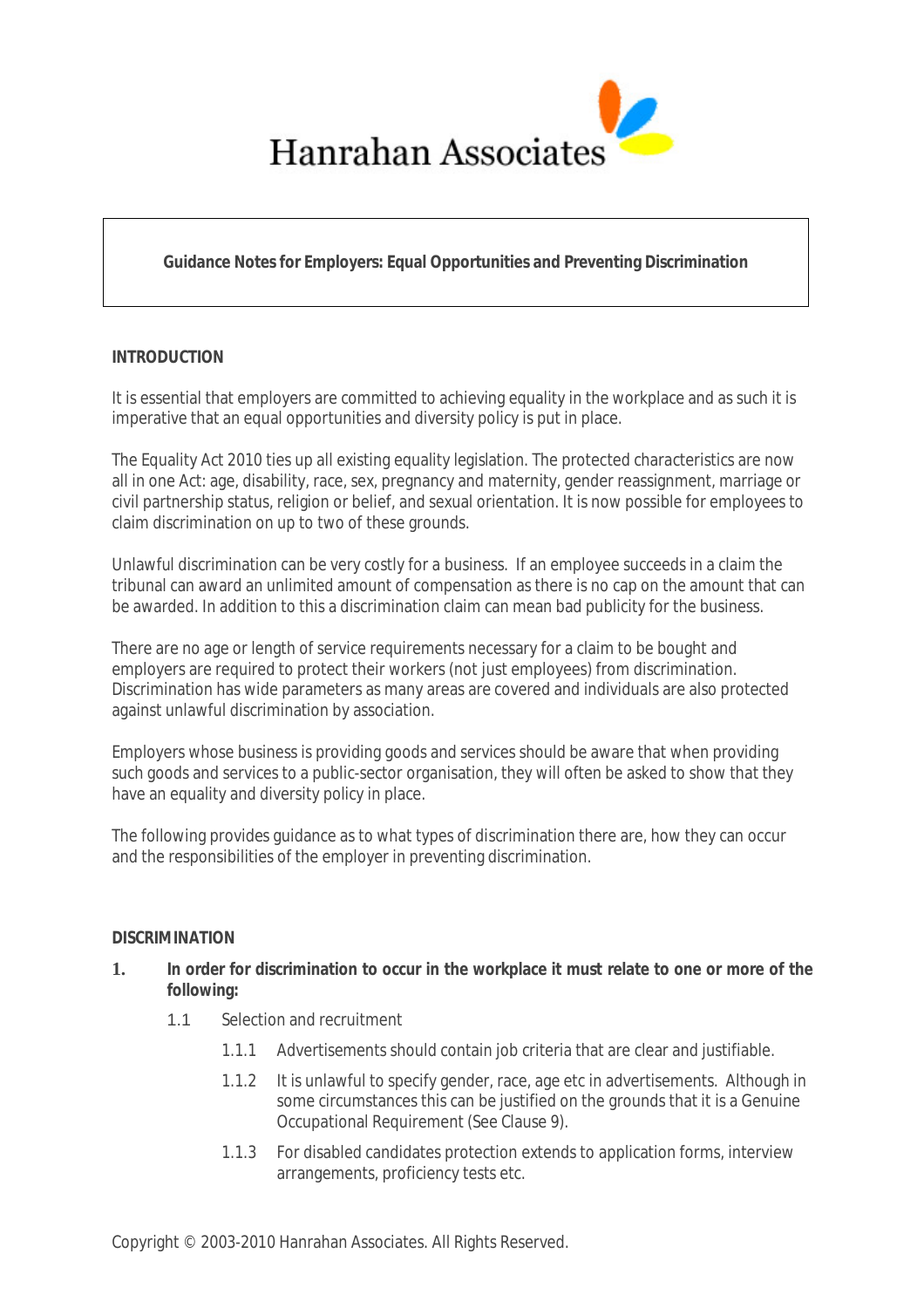- 1.1.4 Note: job applicants can make a claim against employers if they believe that they were not selected because they were being unlawfully discriminated against.
- 1.2 Terms and conditions of employment
- 1.3 Training and promotion
- 1.4 Benefits and pay
- 1.5 Dismissal
- 1.6 Subjecting a person to a detriment
- 1.7 Post-termination e.g. unfavourable references

### **2. Types of Discrimination:**

- 2.1 Direct Discrimination where an employee is treated less favourably on the grounds of their sex, race, age, religion or belief, or disability.
- 2.2 Indirect discrimination where an employer implements a provision, practice or criterion that puts the employee's sex, race, age, or religion or belief at a particular disadvantage, which cannot be justified.
- 2.3 Harassment where an employee is subjected to unwanted conduct that has the purpose or effect of violating their dignity or creating an intimidating, hostile, degrading, humiliating or offensive environment. *See also Harassment and Bullying Guidance Notes.*
- 2.4 Victimisation applies to employees treated less favourably because they have bought or intend to bring proceedings or they have given or intend to give evidence about discrimination.

### **3. Sex**

- 3.1 The Sex Discrimination Act 1975 restricts discrimination on the grounds of:
	- 3.1.1 Sex
	- 3.1.2 Marital status
	- 3.1.3 Entering a civil partnership
		- 3.1.3.1 For example, benefits available to married employees should also be available to civil partners e.g. private healthcare for spouses.
	- 3.1.4 Pregnancy or maternity
	- 3.1.5 Gender reassignment (whether undergone or intending to undergo) / transgender status
		- 3.1.5.1 Note a person is protected from discrimination on the grounds of gender reassignment from the date on which they tell the medical practitioner they wish to undergo gender reassignment.
- 3.2 Examples of types of discrimination that may be deemed unlawful sex discrimination:
	- 3.2.1 Indirect discrimination can occur where an employer says that every employee will be required to spend longer hours away from home. As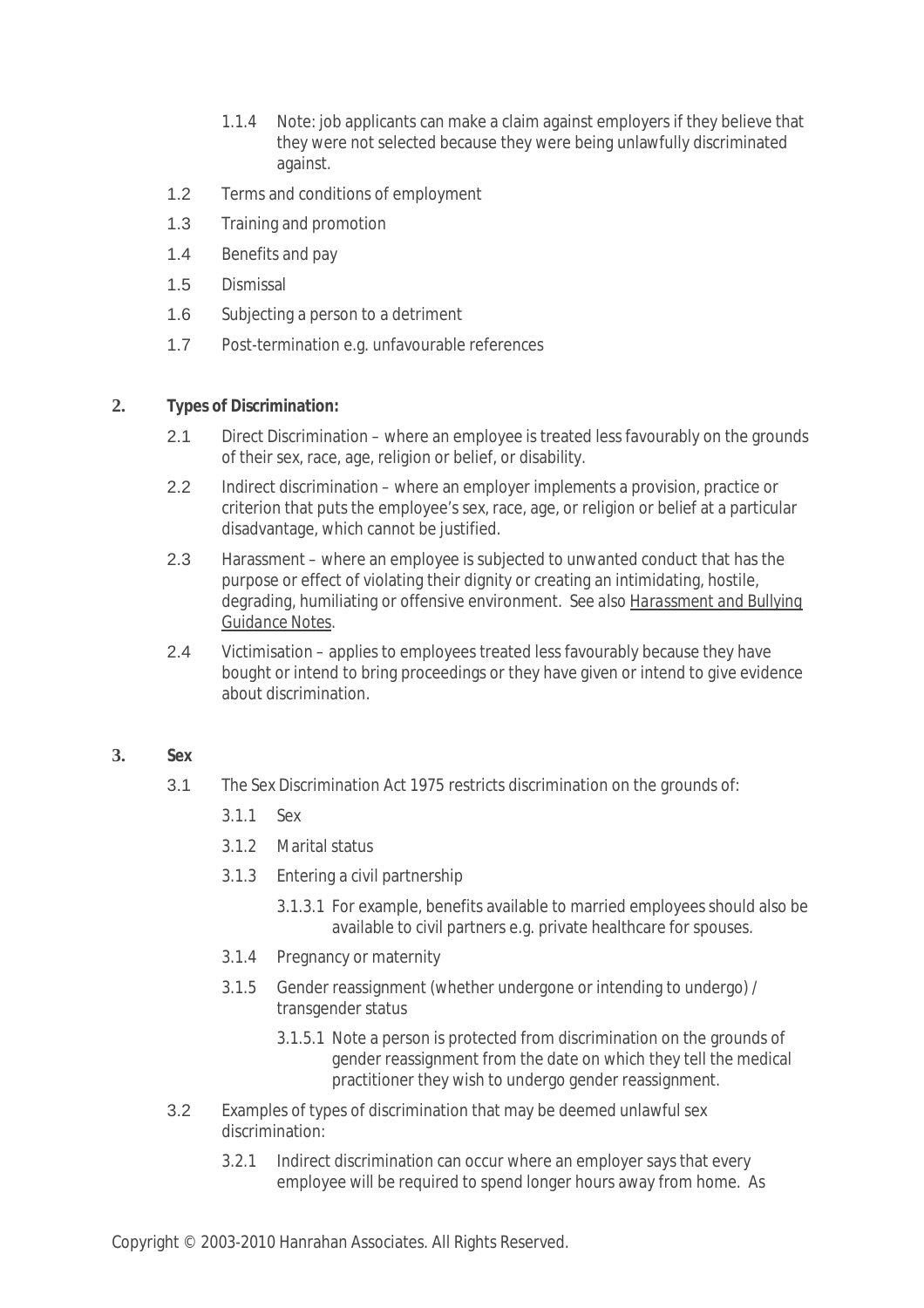women generally have more childcare responsibilities than men, this would put them at a disadvantage and could constitute indirect discrimination. This could however, be justified as in Clause 9.

- 3.2.2 Sexual harassment may include sexist or insensitive jokes, sexual innuendos, displays of pornographic material or inappropriate comments and gestures. Note there are two types of sexual harassment:
	- 3.2.2.1 Conduct sexual in nature; or
	- 3.2.2.2 Conduct not sexual but likely to be offensive.
- 3.3 Under the Equal Pay Act 1970, it is unlawful to discriminate between men and women in terms of their pay and terms and conditions of employment when they are doing:
	- 3.3.1 The same or similar work; or
	- 3.3.2 Work rated as equivalent in an employer's job evaluation study; or
	- 3.3.3 Work of equal value.
- 3.4 The Genuine Occupational Requirement defence may apply to a sex discrimination claim where, for example, a male applicant applies for a job in an all-girls school, or an acting job requires a man or woman for the role.

#### **4. Sexual orientation**

- 4.1 The Employment Equality (Sexual Orientation) Regulations 2003 restrict discrimination on the grounds of sexual orientation which includes sexual orientation towards:
	- 4.1.1 Persons of the same sex;
	- 4.1.2 Persons of the opposite sex; or
	- 4.1.3 Persons of both the same sex and of the opposite sex.
- 4.2 It is also unlawful to discriminate against an employee on the grounds of their perceived sexual orientation or because they associate with people of a certain sexual orientation.

#### **5. Race**

- 5.1 The Race Relations Act 1976 restricts discrimination on the grounds of:
	- 5.1.1 Colour
	- 5.1.2 Race
	- 5.1.3 Nationality (including citizenship)
	- 5.1.4 Ethnic or national origins
- 5.2 Direct discrimination may, for example, occur where an employer refused to employ someone because they were not white and British.
- 5.3 Indirect discrimination may, for example, occur where an employer introduces a dress code which discriminates against an employee's ethnic group and there is no justification for the dress code.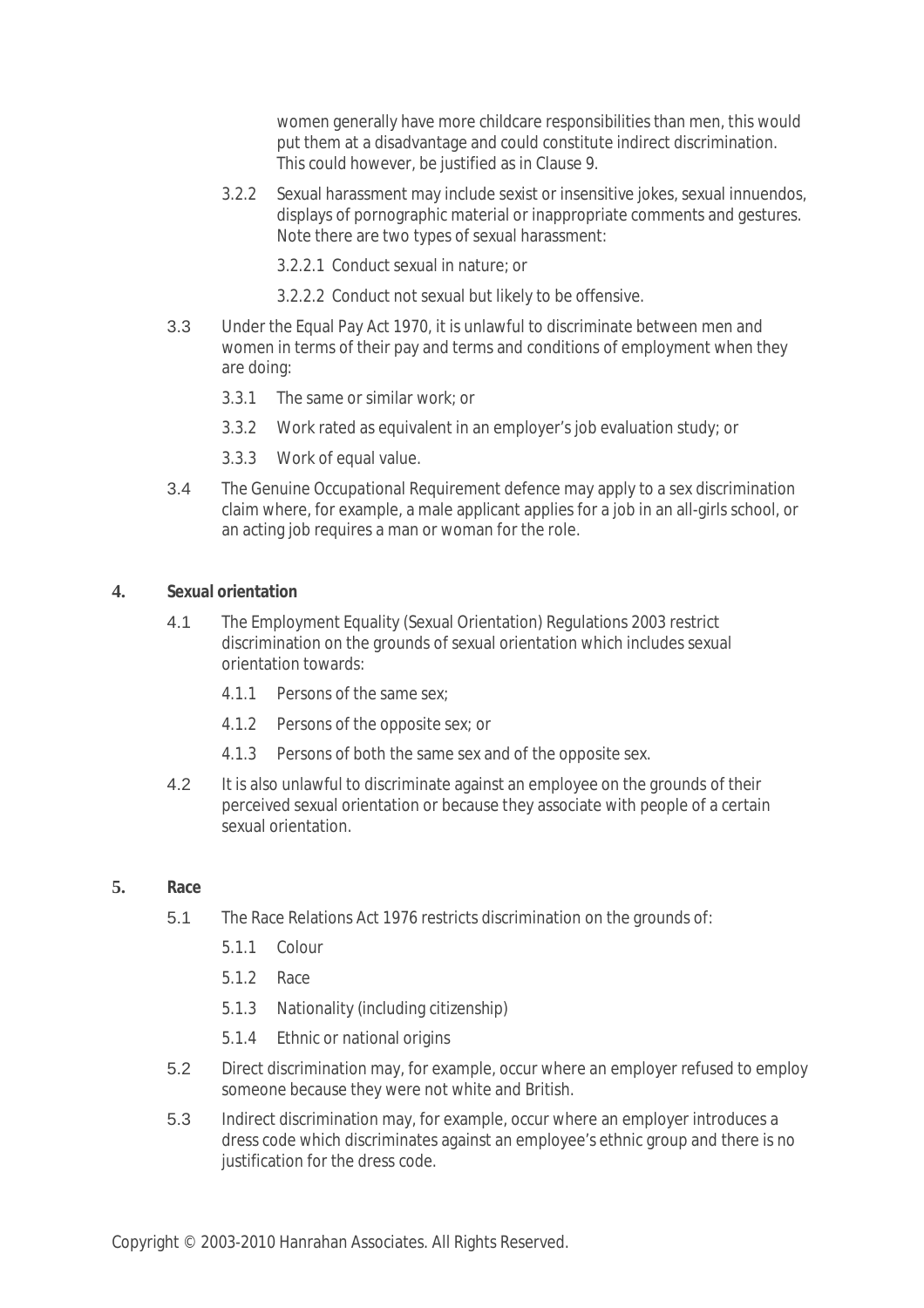- 5.4 The Genuine Occupation Requirement defence may apply to a race discrimination claim where, for example, a Chinese actor is required for a television or film role.
- 5.5 Where there is a particular racial group that is badly under represented, employers may offer special training or encourage members of that group to apply for jobs. However, employers may not discriminate in favour of a racial group as this is unlawful.

## **6. Age**

- 6.1 The Employment Equality (Age) Regulations 2006 provide protection from discrimination based on an employee's age. There is specific protection in recruitment for employees who are over 6 months below the national retirement age.
- 6.2 The national retirement age is 65, and compulsory retirement below this age is unlawful unless objectively justified. Employees can request to work beyond retirement age and employers must consider such requests although they are under no obligation to accept them.
- 6.3 It may be possible to justify direct age discrimination where, for example, a level of physical fitness was required for physically demanding work for the fire service, and the employer set a maximum age for health and safety reasons.
- 6.4 When employers are recruiting, it is unlawful for them to impose a lower age limit unless this age restriction can be objectively justified.
- 6.5 When justifying age discrimination:
	- 6.5.1 There should be no reasonable alternative; or
	- 6.5.2 There must be a reasonable need and legitimate aim.

## **7. Religion and Belief**

- 7.1 Religion and belief are not defined in law; instead factors such as collective worship, a clear belief system etc are taken into account. Therefore, religion can mean any religion including less widely practiced ones; and belief can cover religious and philosophical beliefs including atheism and humanism. Belief does not, however, include political beliefs.
- 7.2 Prohibiting discrimination based on religion or beliefs also protects employees from discrimination on the grounds of an employee's lack of any religion or any belief.
- 7.3 There are practical implications that employers should consider in regards to discrimination based on religion or belief. For example they may need to adapt working life to accommodate religious observance e.g. dress code, hours of work, rest breaks, canteen, social events, place for prayer etc.
- 7.4 There is no obligation to give employees time off or facilities for religious observance. However, where possible employers should do so provided it does not disrupt others or the ability of the employee to do their job properly.
- 7.5 Employees may request time off for religious holidays, and should do so in advance. Employers must consider such requests, but may refuse them where it would adversely affect their business.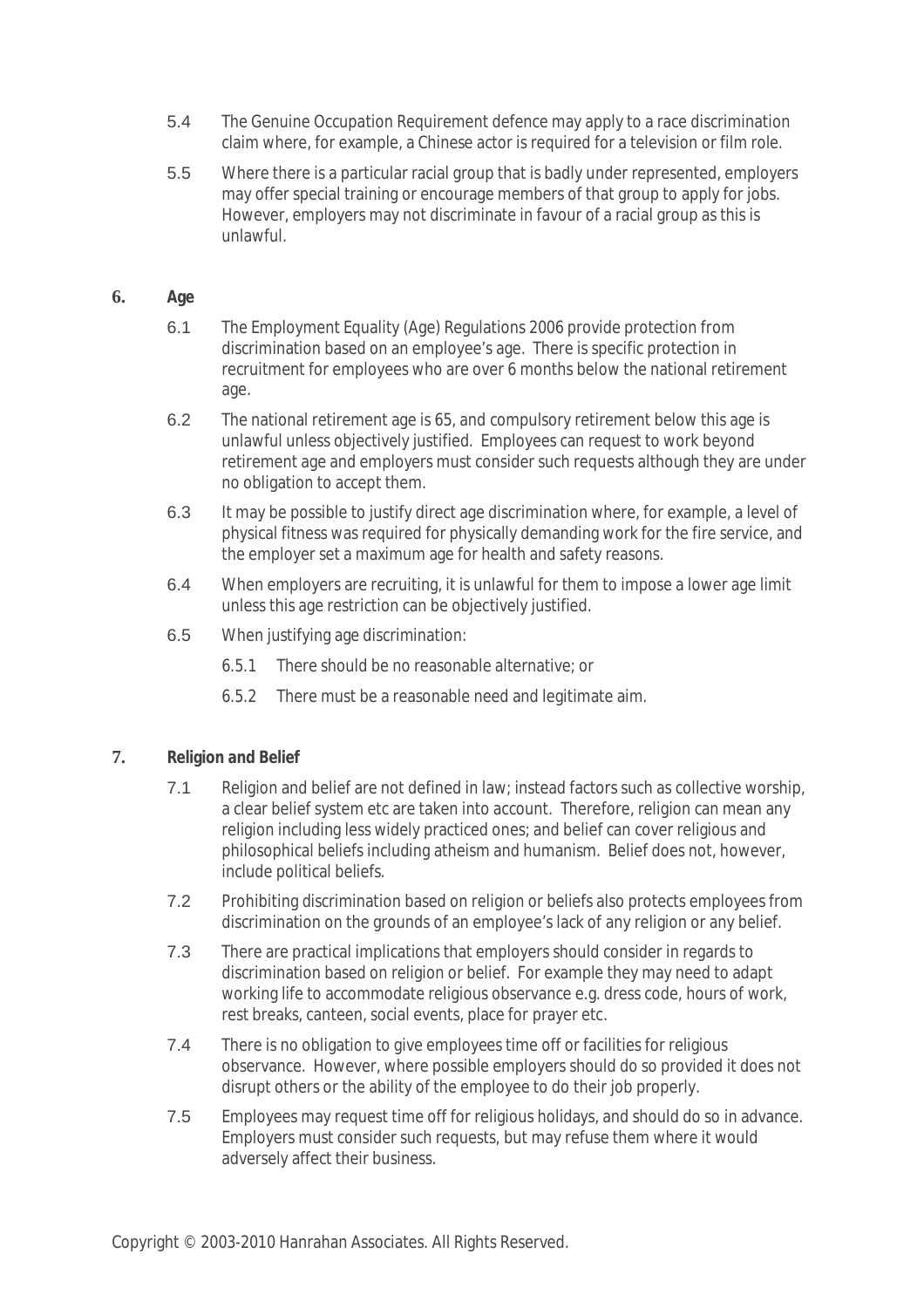- 7.6 Religious clothing and jewellery should be allowed unless they cause a health and safety risk and a request that employees do not wear them may be justifiable.
- 7.7 Where employees do not wish to handle certain foods, for example pork, they should make a request to their employer. If employers can accommodate such requests, they should, provided it does not adversely affect their business.

## **8. Disability**

- 8.1 In addition to the types of discrimination outlined in Clause 2 above (excluding indirect discrimination), there are two additional types in relation to disability discrimination:
	- 8.1.1 Failure to make reasonable adjustments (see below).
	- 8.1.2 Disability related discrimination where a person is discriminated against for a reason related to their disability.
- 8.2 Reasonable Adjustments
	- 8.2.1 Once a disability is identified employers must comply with s.4A of the Disability Discrimination Act 1995 (DDA) in making reasonable adjustments where required. Employers must consider:
		- 8.2.1.1 Whether a duty to make reasonable adjustments arises? E.g. do the premises or practices place the disabled employee at a substantial disadvantage?
		- 8.2.1.2 Whether the adjustments are possible? I.e. are there any steps the employer could take to remove this substantial disadvantage?
		- 8.2.1.3 Whether it is reasonable for the Company to make such adjustments?
	- 8.2.2 Examples of reasonable adjustments that could be made by employers:
		- 8.2.2.1 Adjustments to premises;
		- 8.2.2.2 Re-allocating some or all of a disabled employee's duties;
		- 8.2.2.3 Transferring a disabled employee to a role better suited to their disability;
		- 8.2.2.4 Relocating a disabled employee to a more suitable office;
		- 8.2.2.5 Giving a disabled employee time off work for medical treatment or rehabilitation;
		- 8.2.2.6 Providing training or mentoring for a disabled employee; or
		- 8.2.2.7 Supplying or modifying equipment, instruction and training manuals for disabled employees.
	- 8.2.3 Reasonable adjustments must also be made for interviews where the applicant is disabled under the DDA.
	- 8.2.4 Employers should discuss with employees how effective any adjustments would be and encourage them to put forward any suggestions. Access to Work is run by Jobcentre Plus and gives employers advice and, where possible, financial assistance for adjustments.
- 8.3 To avoid indirectly discriminating against disabled employees, employers must make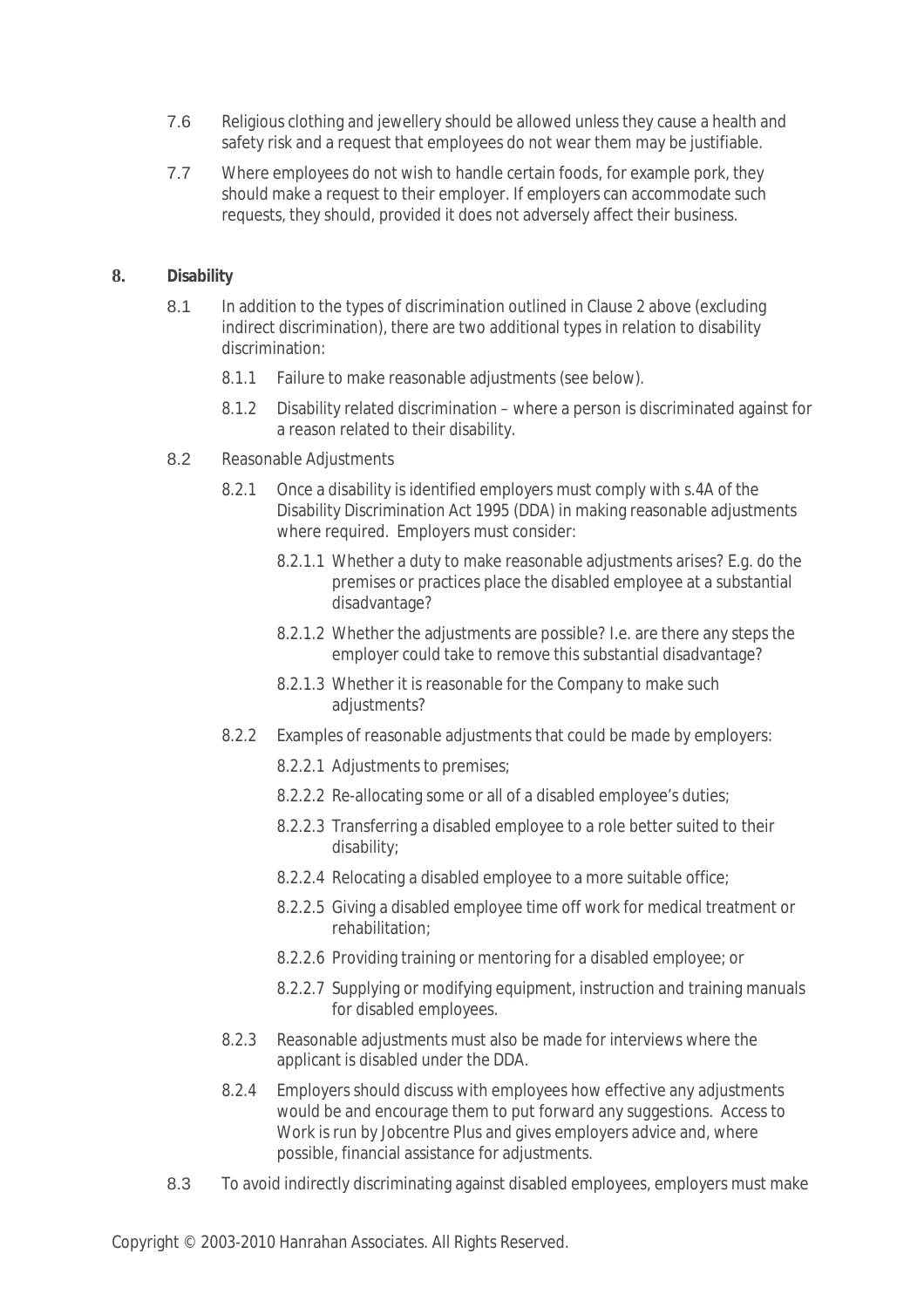reasonable adjustments to the selection criteria in cases of redundancy. For example, they should discount disability-related sickness.

- 8.4 Where the Company does not know of the employee's disability and the effect of such disability, they will be exempt from any duty to make reasonable adjustments. This exemption does not apply, however, where the Company ought to have known that the employee was disabled and that the disability was liable to affect the employee in the manner set out in s.4A. *For criteria see Disability Discrimination Guidance Notes.*
- 8.5 Note: Volunteers, for example unpaid charity or CAB workers, are not protected by the DDA or the EU Framework Directive. In order to be protected 'employment', a material contract between the parties is required.

### **9. Defences to discrimination claims**

- 9.1 It is possible to put forward a defence to discrimination on the grounds of Genuine Occupational Requirement. This defence applies to discrimination on the grounds of sex, age, race and religion or belief.
	- 9.1.1 In order for this defence to apply, the determining requirement must be crucial for the job. For example in the case of a particular religion or belief, that religion or belief must have a close connection with the job and must not be created to avoid regulations.
	- 9.1.2 Another example would be an Indian waiter being recruited in an Indian restaurant to provide an 'authentic' Indian atmosphere.
- 9.2 There is also a defence for disability related discrimination; here the employer must show that they have a material reason for discriminatory action.
- 9.3 Indirect discrimination, i.e. disadvantaging a particular group by implementing a rule or provision, can be justified on the grounds that the rule or provision has been put in place to help the employer achieve a legitimate aim.
- 9.4 Employers relying on any of the above defences should do so with caution. This is because an employment tribunal will decide whether a particular defence stands up, based on the evidence available, and therefore although these defences exist they must only be used where they are genuine.

#### **10. Vicarious Liability**

- 10.1 Employers can be made liable for employees' acts of discrimination carried out in the course of their employment. This can extend to acts of discrimination at organised work social outings e.g. Christmas parties.
- 10.2 If employers take all reasonable practicable steps to stop or prevent discrimination they may be able to put forward a defence if there is:
	- 10.2.1 Evidence of employment policies;
	- 10.2.2 Details of implementation and training on policies; and
	- 10.2.3 Evidence allegations were investigated and appropriate action was taken.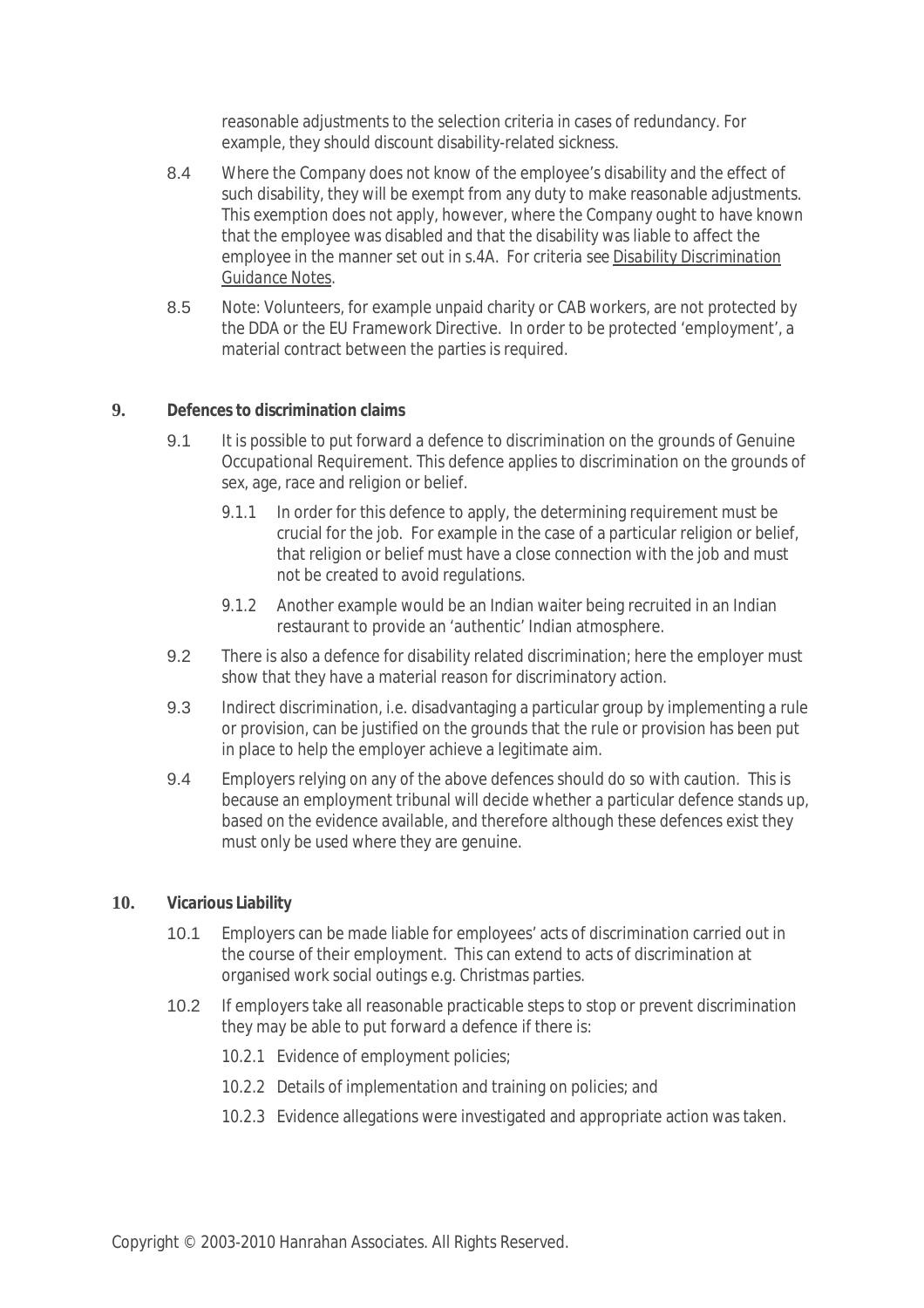## **11. Preventing discrimination and encouraging equality and diversity**

- 11.1 Employers should have an equality and diversity policy in place which: lays out the objectives of the policy; names the designated officer; explains the types of discrimination; explains employee's responsibilities in relation to the policy; and describes how the employer plans on implementing the policy. By having this in place employers can display their commitment to equality in the workplace. *See Equal Opportunities and Diversity Policy.*
- 11.2 Once the Equal Opportunities and Diversity Policy is in place, equality and diversity should be regularly monitored by employers to establish whether the policy is working effectively. This should be done confidentially and, where possible, anonymously. The employer will then be in a position to establish any significant differences between groups or to identify trends over a period of time.
- 11.3 Employers may decide to review their current position by carrying out an equality audit. It may also be wise to carry out an equal pay review especially in light of the provision that the Equality Act 2010 has made for publishing information relating to pay differences between men and women. When carrying out such reviews it may be helpful to talk to employee representatives and unions to discuss possible improvements.
- 11.4 If employers establish that their policy is not working effectively, it may be wise to develop an action plan to improve the effectiveness of the policy. This could be done by encouraging applications from ethnic minority groups that are underrepresented. However, successful applicants should still have the individual merits and qualifications required and should not be recruited on the basis of their ethnicity alone where there are better qualified candidates from, for example, a white background. Note, however, that disabled people can be treated more favourably even where they are not the best candidate for the job.
- 11.5 An action plan can include the following:
	- 11.5.1 Reiterate the goals outlined in the equality and diversity policy;
	- 11.5.2 Explain what will be done to achieve such goals;
	- 11.5.3 Designate the employee responsible for achieving each goal and/or action;
	- 11.5.4 Create target dates for meeting goals;
	- 11.5.5 Outline the consequences of any breaches of the policy; and
	- 11.5.6 Create a review date and instructions on how the plan is to be reviewed.
- 11.6 Employers should collect information on their employees and potential candidates in regards to the following factors:
	- 11.6.1 Age
	- 11.6.2 Race
	- 11.6.3 Sex
	- 11.6.4 Gender reassignment
	- 11.6.5 Marital / civil partnership status
	- 11.6.6 Disability
	- 11.6.7 Religion or belief